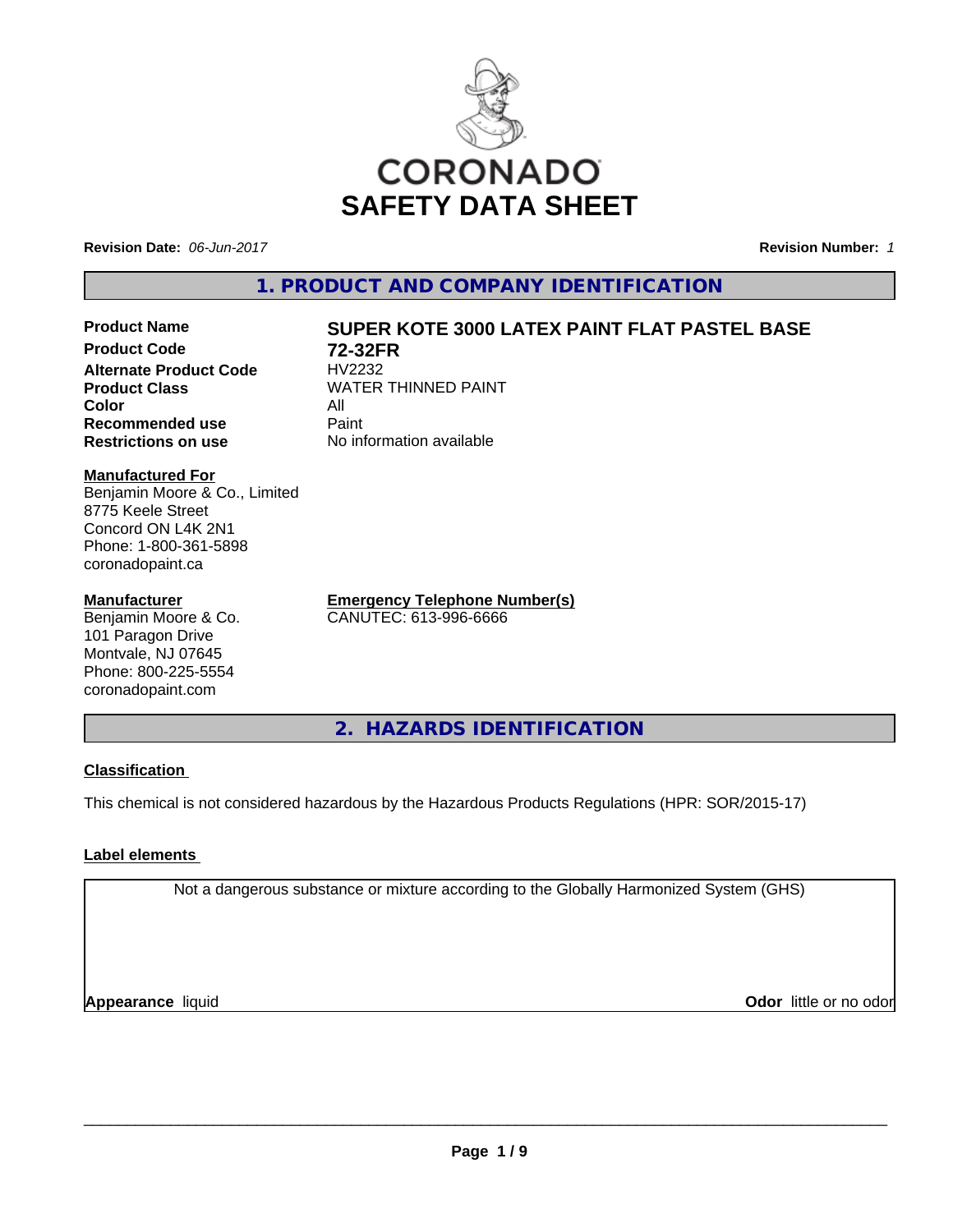#### **Other information**

No information available

# **3. COMPOSITION INFORMATION ON COMPONENTS**

\_\_\_\_\_\_\_\_\_\_\_\_\_\_\_\_\_\_\_\_\_\_\_\_\_\_\_\_\_\_\_\_\_\_\_\_\_\_\_\_\_\_\_\_\_\_\_\_\_\_\_\_\_\_\_\_\_\_\_\_\_\_\_\_\_\_\_\_\_\_\_\_\_\_\_\_\_\_\_\_\_\_\_\_\_\_\_\_\_\_\_\_\_

| <b>Chemical Name</b> | <b>CAS-No</b> | Weight % (max) |
|----------------------|---------------|----------------|
| Kaolin, calcined     | 92704-41-1    | 10 - 30%       |
| Limestone            | 1317-65-3     | 10 - 30%       |
| Titanium dioxide     | 13463-67-7    | $3 - 7%$       |
| Ammonia              | 7664-41-7     | $0.1 - 0.25%$  |

|                                        | 4. FIRST AID MEASURES                                                                                    |
|----------------------------------------|----------------------------------------------------------------------------------------------------------|
| <b>General Advice</b>                  | No hazards which require special first aid measures.                                                     |
| <b>Eye Contact</b>                     | Rinse thoroughly with plenty of water for at least 15<br>minutes and consult a physician.                |
| <b>Skin Contact</b>                    | Wash off immediately with soap and plenty of water while<br>removing all contaminated clothes and shoes. |
| <b>Inhalation</b>                      | Move to fresh air. If symptoms persist, call a physician.                                                |
| Ingestion                              | Clean mouth with water and afterwards drink plenty of<br>water. Consult a physician if necessary.        |
| <b>Most Important Symptoms/Effects</b> | None known.                                                                                              |
| <b>Notes To Physician</b>              | Treat symptomatically.                                                                                   |
|                                        | FIDE FIQUEINQ MEMOUDER                                                                                   |

**5. FIRE-FIGHTING MEASURES**

| Use extinguishing measures that are appropriate to local<br>circumstances and the surrounding environment.                                   |
|----------------------------------------------------------------------------------------------------------------------------------------------|
| As in any fire, wear self-contained breathing apparatus<br>pressure-demand, MSHA/NIOSH (approved or equivalent)<br>and full protective gear. |
| Closed containers may rupture if exposed to fire or<br>extreme heat.                                                                         |
| No.                                                                                                                                          |
| No.                                                                                                                                          |
| Not applicable<br>Not applicable                                                                                                             |
|                                                                                                                                              |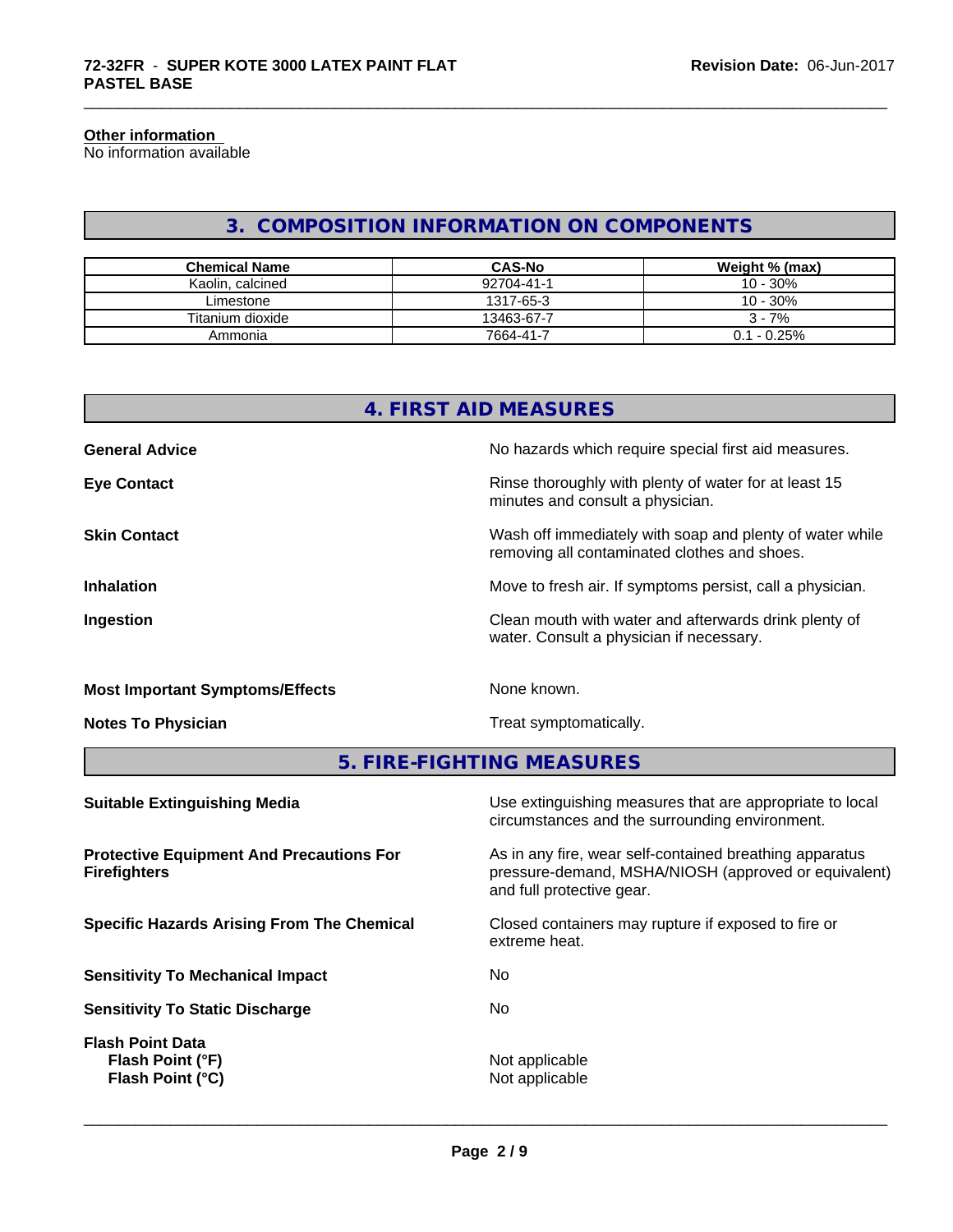|             | <b>Flash Point Method</b><br><b>Flammability Limits In Air</b> |                        | Not applicable                   |                                |
|-------------|----------------------------------------------------------------|------------------------|----------------------------------|--------------------------------|
|             | <b>Lower Explosion Limit</b><br><b>Upper Explosion Limit</b>   |                        | Not applicable<br>Not applicable |                                |
| <b>NFPA</b> | Health: 1                                                      | <b>Flammability: 0</b> | <b>Instability: 0</b>            | <b>Special: Not Applicable</b> |

\_\_\_\_\_\_\_\_\_\_\_\_\_\_\_\_\_\_\_\_\_\_\_\_\_\_\_\_\_\_\_\_\_\_\_\_\_\_\_\_\_\_\_\_\_\_\_\_\_\_\_\_\_\_\_\_\_\_\_\_\_\_\_\_\_\_\_\_\_\_\_\_\_\_\_\_\_\_\_\_\_\_\_\_\_\_\_\_\_\_\_\_\_

#### **NFPA Legend**

- 0 Not Hazardous
- 1 Slightly
- 2 Moderate
- 3 High
- 4 Severe

*The ratings assigned are only suggested ratings, the contractor/employer has ultimate responsibilities for NFPA ratings where this system is used.*

*Additional information regarding the NFPA rating system is available from the National Fire Protection Agency (NFPA) at www.nfpa.org.*

# **6. ACCIDENTAL RELEASE MEASURES**

**Personal Precautions Avoid contact with skin, eyes and clothing. Ensure** Avoid contact with skin, eyes and clothing. Ensure adequate ventilation.

**Other Information Discription Prevent further leakage or spillage if safe to do so.** 

**Environmental Precautions** See Section 12 for additional Ecological Information.

**Methods For Clean-Up Example 20 All 20 All 20 All 20 Soak** up with inert absorbent material. Sweep up and shovel into suitable containers for disposal.

**7. HANDLING AND STORAGE**

**Handling Handling Avoid contact with skin, eyes and clothing. Avoid breathing** vapors, spray mists or sanding dust. In case of insufficient ventilation, wear suitable respiratory equipment.

**Storage Keep container tightly closed. Keep out of the reach of Keep** container tightly closed. Keep out of the reach of

**Incompatible Materials Incompatible Materials No information available** 

 $\overline{\phantom{a}}$  ,  $\overline{\phantom{a}}$  ,  $\overline{\phantom{a}}$  ,  $\overline{\phantom{a}}$  ,  $\overline{\phantom{a}}$  ,  $\overline{\phantom{a}}$  ,  $\overline{\phantom{a}}$  ,  $\overline{\phantom{a}}$  ,  $\overline{\phantom{a}}$  ,  $\overline{\phantom{a}}$  ,  $\overline{\phantom{a}}$  ,  $\overline{\phantom{a}}$  ,  $\overline{\phantom{a}}$  ,  $\overline{\phantom{a}}$  ,  $\overline{\phantom{a}}$  ,  $\overline{\phantom{a}}$ 

# **8. EXPOSURE CONTROLS/PERSONAL PROTECTION**

children.

#### **Exposure Limits**

*No exposure limits have been established for this product.*

| <b>Chemical Name</b> | ACGIH             | Alberta           | <b>British Columbia</b>    | Ontario           | Quebec                      |
|----------------------|-------------------|-------------------|----------------------------|-------------------|-----------------------------|
| Limestone            | N/E               | 10 mg/m $3$ - TWA | 10 mg/m $3$ - TWA          | N/E               | $10 \text{ mg/m}^3$ - TWAEV |
|                      |                   |                   | $3 \text{ ma/m}^3$ - TWA   |                   |                             |
|                      |                   |                   | $20 \text{ ma/m}^3$ - STEL |                   |                             |
| Titanium dioxide     | 10 mg/m $3$ - TWA | 10 mg/m $3$ - TWA | 10 mg/m $3$ - TWA          | 10 mg/m $3$ - TWA | 10 mg/m $3$ - TWAEV         |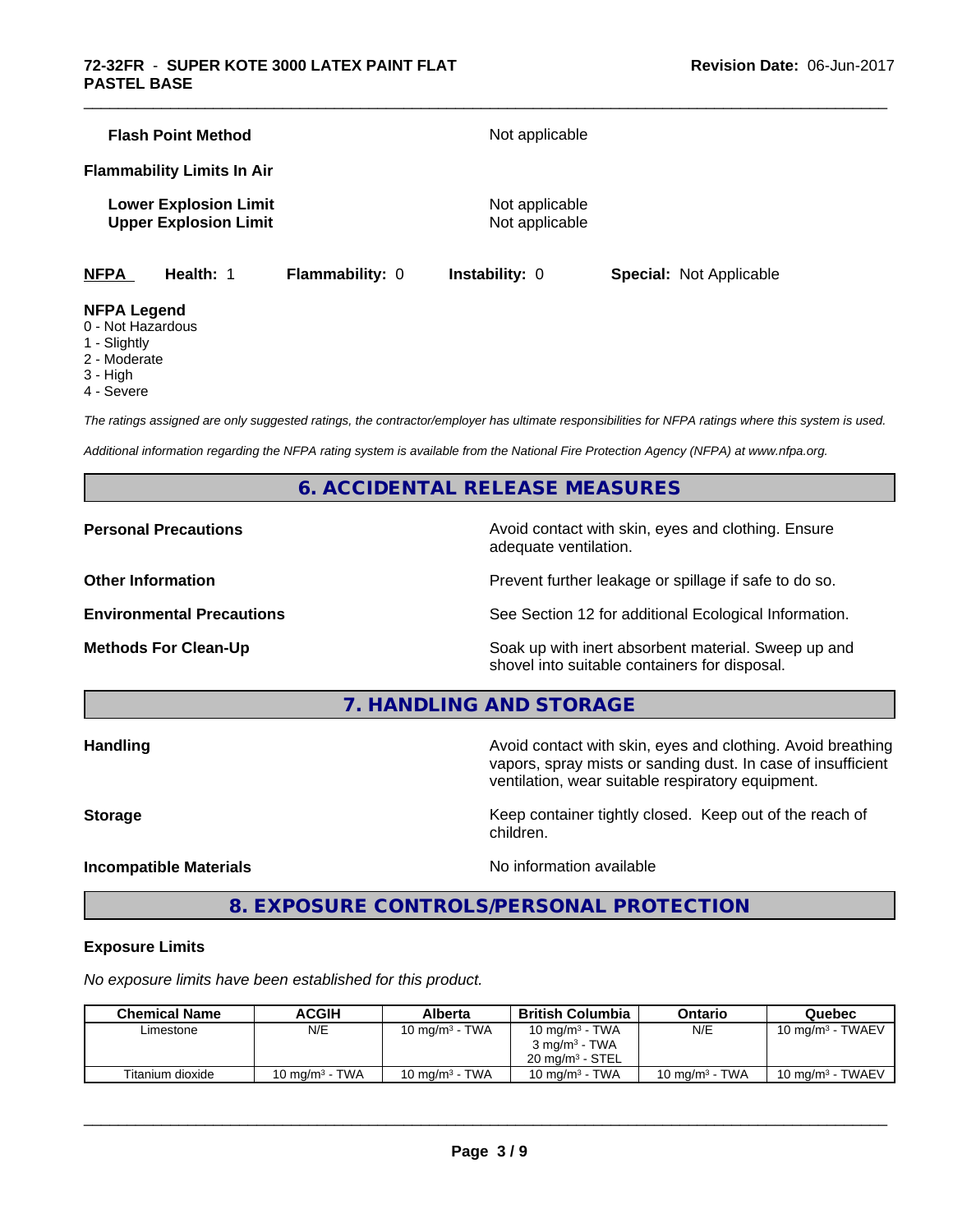## **72-32FR** - **SUPER KOTE 3000 LATEX PAINT FLAT PASTEL BASE**

|         |               |                            | $3 \text{ ma/m}^3$ - TWA |               |                              |
|---------|---------------|----------------------------|--------------------------|---------------|------------------------------|
| Ammonia | 25 ppm - TWA  | 25 ppm - TWA               | 25 ppm - TWA             | 25 ppm - TWA  | 25 ppm - TWAEV               |
|         | 35 ppm - STEL | 17 mg/m $3$ - TWA          | 35 ppm - STEL            | 35 ppm - STEL | 17 mg/m <sup>3</sup> - TWAEV |
|         |               | 35 ppm - STEL              |                          |               | 35 ppm - STEV                |
|         |               | $24 \text{ ma/m}^3$ - STEL |                          |               | $24 \text{ ma/m}^3$ - STEV   |

\_\_\_\_\_\_\_\_\_\_\_\_\_\_\_\_\_\_\_\_\_\_\_\_\_\_\_\_\_\_\_\_\_\_\_\_\_\_\_\_\_\_\_\_\_\_\_\_\_\_\_\_\_\_\_\_\_\_\_\_\_\_\_\_\_\_\_\_\_\_\_\_\_\_\_\_\_\_\_\_\_\_\_\_\_\_\_\_\_\_\_\_\_

#### **Legend**

ACGIH - American Conference of Governmental Industrial Hygienists Alberta - Alberta Occupational Exposure Limits British Columbia - British Columbia Occupational Exposure Limits

Ontario - Ontario Occupational Exposure Limits

Quebec - Quebec Occupational Exposure Limits

N/E - Not established

# **Personal Protective Equipment**<br> **Eve/Face Protection**

**Engineering Measures Ensure** Ensure adequate ventilation, especially in confined areas.

Safety glasses with side-shields. **Skin Protection Protection Protective gloves and impervious clothing. Respiratory Protection In case of insufficient ventilation wear suitable respiratory** equipment.

**Hygiene Measures Avoid contact with skin, eyes and clothing. Remove and Avoid contact with skin, eyes and clothing. Remove and Avoid contact with skin, eyes and clothing. Remove and** wash contaminated clothing before re-use. Wash thoroughly after handling.

# **9. PHYSICAL AND CHEMICAL PROPERTIES**

| Appearance                           | liquid                   |
|--------------------------------------|--------------------------|
| Odor                                 | little or no odor        |
| <b>Odor Threshold</b>                | No information available |
| Density (Ibs/gal)                    | 10.85 - 10.95            |
| <b>Specific Gravity</b>              | $1.30 - 1.32$            |
| рH                                   | No information available |
| <b>Viscosity (cps)</b>               | No information available |
| <b>Solubility</b>                    | No information available |
| <b>Water Solubility</b>              | No information available |
| <b>Evaporation Rate</b>              | No information available |
| <b>Vapor Pressure</b>                | No information available |
| <b>Vapor Density</b>                 | No information available |
| Wt. % Solids                         | $40 - 50$                |
| Vol. % Solids                        | $25 - 35$                |
| Wt. % Volatiles                      | $50 - 60$                |
| Vol. % Volatiles                     | $65 - 75$                |
| <b>VOC Regulatory Limit (g/L)</b>    | < 50                     |
| <b>Boiling Point (°F)</b>            | 212                      |
| <b>Boiling Point (°C)</b>            | 100                      |
| <b>Freezing Point (°F)</b>           | 32                       |
| <b>Freezing Point (°C)</b>           | 0                        |
| Flash Point (°F)                     | Not applicable           |
| Flash Point (°C)                     | Not applicable           |
| <b>Flash Point Method</b>            | Not applicable           |
| <b>Flammability (solid, gas)</b>     | Not applicable           |
| <b>Upper Explosion Limit</b>         | Not applicable           |
| <b>Lower Explosion Limit</b>         | Not applicable           |
| <b>Autoignition Temperature (°F)</b> | No information available |
|                                      |                          |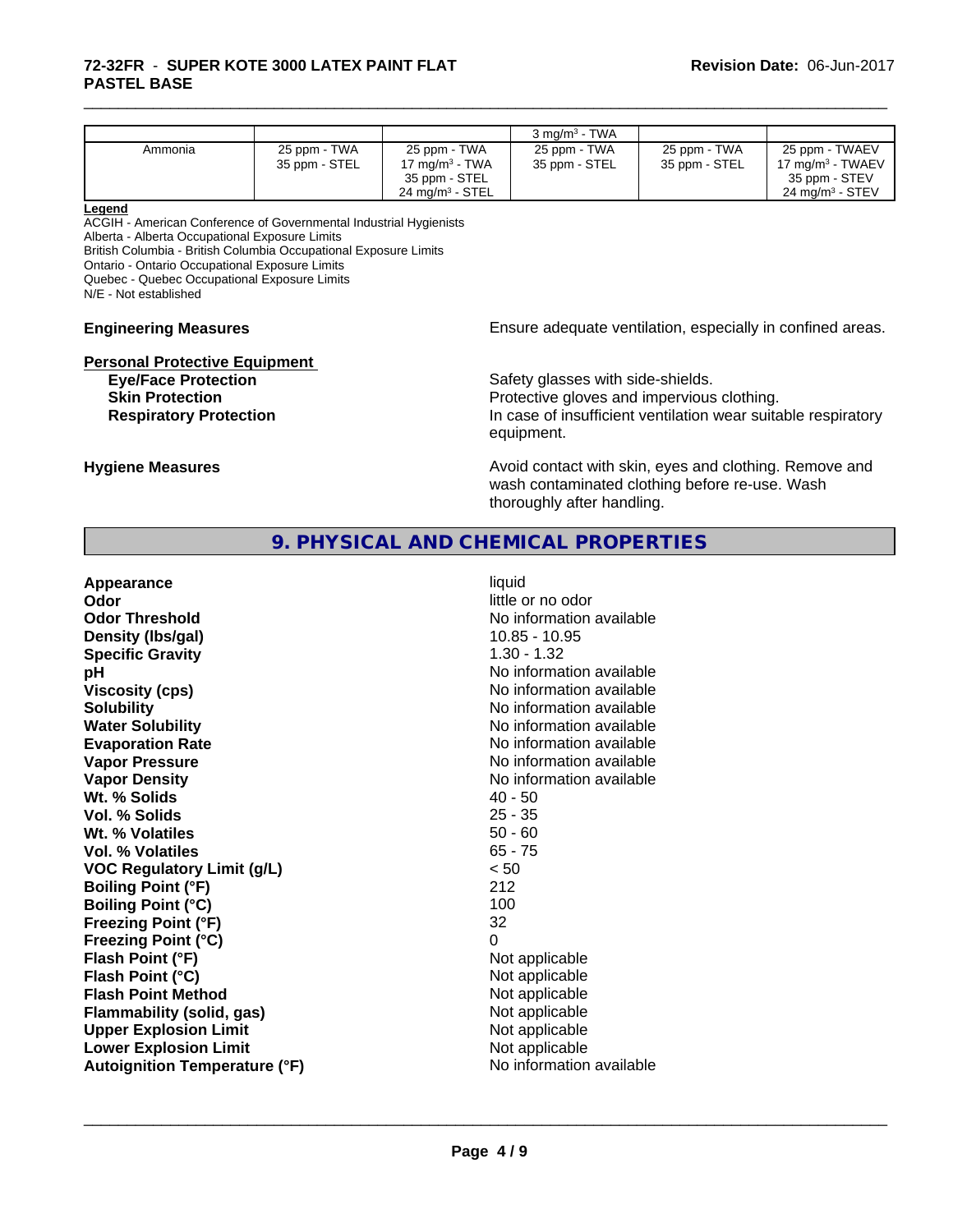Autoignition Temperature (°C)<br>
Decomposition Temperature (°F)<br>
No information available **Decomposition Temperature (°F)**<br> **Decomposition Temperature (°C)**<br>
No information available **Decomposition Temperature (°C)**<br> **Partition Coefficient (n-octanol/water)** No information available **Partition Coefficient (n-octanol/water)** 

\_\_\_\_\_\_\_\_\_\_\_\_\_\_\_\_\_\_\_\_\_\_\_\_\_\_\_\_\_\_\_\_\_\_\_\_\_\_\_\_\_\_\_\_\_\_\_\_\_\_\_\_\_\_\_\_\_\_\_\_\_\_\_\_\_\_\_\_\_\_\_\_\_\_\_\_\_\_\_\_\_\_\_\_\_\_\_\_\_\_\_\_\_

# **10. STABILITY AND REACTIVITY**

| <b>Reactivity</b>                         | Not Applicable                           |
|-------------------------------------------|------------------------------------------|
| <b>Chemical Stability</b>                 | Stable under normal conditions.          |
| <b>Conditions To Avoid</b>                | Prevent from freezing.                   |
| <b>Incompatible Materials</b>             | No materials to be especially mentioned. |
| <b>Hazardous Decomposition Products</b>   | None under normal use.                   |
| <b>Possibility Of Hazardous Reactions</b> | None under normal conditions of use.     |

# **11. TOXICOLOGICAL INFORMATION**

#### **Product Information Information on likely routes of exposure**

**Principal Routes of Exposure Exposure** Eye contact, skin contact and inhalation.

**Acute Toxicity** 

**Product Information** No information available

**Information on toxicological effects**

**Symptoms** No information available

 $\overline{\phantom{a}}$  ,  $\overline{\phantom{a}}$  ,  $\overline{\phantom{a}}$  ,  $\overline{\phantom{a}}$  ,  $\overline{\phantom{a}}$  ,  $\overline{\phantom{a}}$  ,  $\overline{\phantom{a}}$  ,  $\overline{\phantom{a}}$  ,  $\overline{\phantom{a}}$  ,  $\overline{\phantom{a}}$  ,  $\overline{\phantom{a}}$  ,  $\overline{\phantom{a}}$  ,  $\overline{\phantom{a}}$  ,  $\overline{\phantom{a}}$  ,  $\overline{\phantom{a}}$  ,  $\overline{\phantom{a}}$ 

#### **Delayed and immediate effects as well as chronic effects from short and long-term exposure**

| Eye contact                     | May cause slight irritation                                                                                     |  |
|---------------------------------|-----------------------------------------------------------------------------------------------------------------|--|
| <b>Skin contact</b>             | Substance may cause slight skin irritation. Prolonged or<br>repeated contact may dry skin and cause irritation. |  |
| <b>Inhalation</b>               | May cause irritation of respiratory tract.                                                                      |  |
| Ingestion                       | Ingestion may cause gastrointestinal irritation, nausea,<br>vomiting and diarrhea.                              |  |
| Sensitization:                  | No information available.                                                                                       |  |
| <b>Neurological Effects</b>     | No information available.                                                                                       |  |
| <b>Mutagenic Effects</b>        | No information available.                                                                                       |  |
| <b>Reproductive Effects</b>     | No information available.                                                                                       |  |
| <b>Developmental Effects</b>    | No information available.                                                                                       |  |
| <b>Target Organ Effects</b>     | No information available.                                                                                       |  |
| <b>STOT - single exposure</b>   | No information available.                                                                                       |  |
| <b>STOT - repeated exposure</b> | No information available.                                                                                       |  |
| Other adverse effects           | No information available.                                                                                       |  |
| <b>Aspiration Hazard</b>        | No information available.                                                                                       |  |
|                                 |                                                                                                                 |  |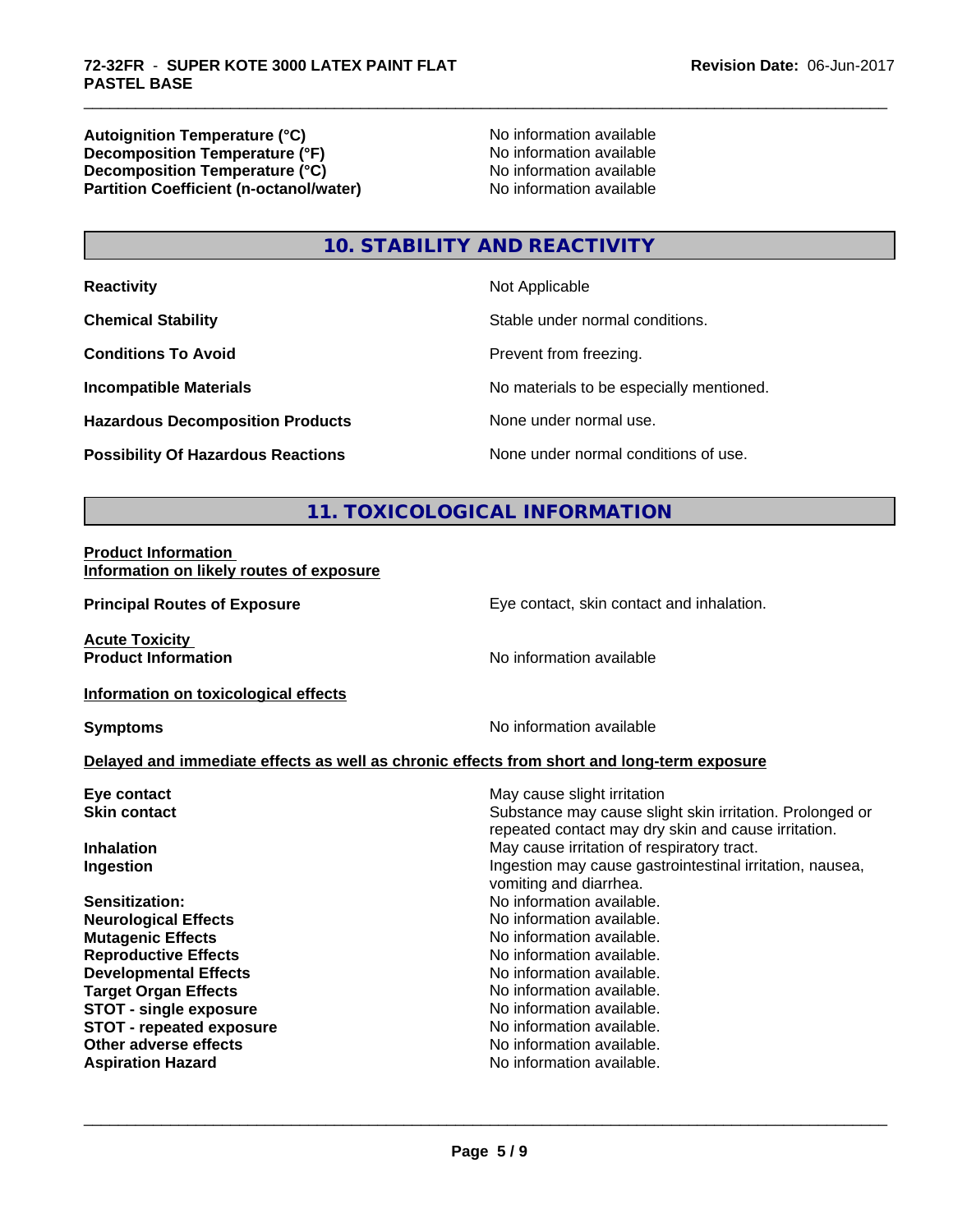#### **Numerical measures of toxicity**

#### **The following values are calculated based on chapter 3.1 of the GHS document**

**ATEmix (oral)** 11546 mg/kg **ATEmix (inhalation-dust/mist)** 423.1 mg/L

\_\_\_\_\_\_\_\_\_\_\_\_\_\_\_\_\_\_\_\_\_\_\_\_\_\_\_\_\_\_\_\_\_\_\_\_\_\_\_\_\_\_\_\_\_\_\_\_\_\_\_\_\_\_\_\_\_\_\_\_\_\_\_\_\_\_\_\_\_\_\_\_\_\_\_\_\_\_\_\_\_\_\_\_\_\_\_\_\_\_\_\_\_

#### **Component**

Kaolin, calcined LD50 Oral: > 5000 mg/kg (Rat) vendor data Titanium dioxide LD50 Oral: > 10000 mg/kg (Rat) Ammonia LC50 Inhalation (Vapor): 2000 ppm (Rat, 4 hr.)

#### **Chronic Toxicity**

#### **Carcinogenicity**

*The information below indicateswhether each agency has listed any ingredient as a carcinogen:.*

| <b>Chemical Name</b>           | <b>IARC</b>                                 | <b>NTP</b> |
|--------------------------------|---------------------------------------------|------------|
|                                | 2B<br><b>Possible Human</b><br>ı Carcinogen |            |
| ' ⊤u.<br>⊧dioxide<br>l itanıum |                                             |            |

• Although IARC has classified titanium dioxide as possibly carcinogenic to humans (2B), their summary concludes: "No significant exposure to titanium dioxide is thought to occur during the use of products in which titanium dioxide is bound to other materials, such as paint."

#### **Legend**

IARC - International Agency for Research on Cancer NTP - National Toxicity Program OSHA - Occupational Safety & Health Administration

**12. ECOLOGICAL INFORMATION**

# **Ecotoxicity Effects**

The environmental impact of this product has not been fully investigated.

#### **Product Information**

#### **Acute Toxicity to Fish**

No information available

#### **Acute Toxicity to Aquatic Invertebrates**

No information available

#### **Acute Toxicity to Aquatic Plants**

No information available

#### **Persistence / Degradability**

No information available.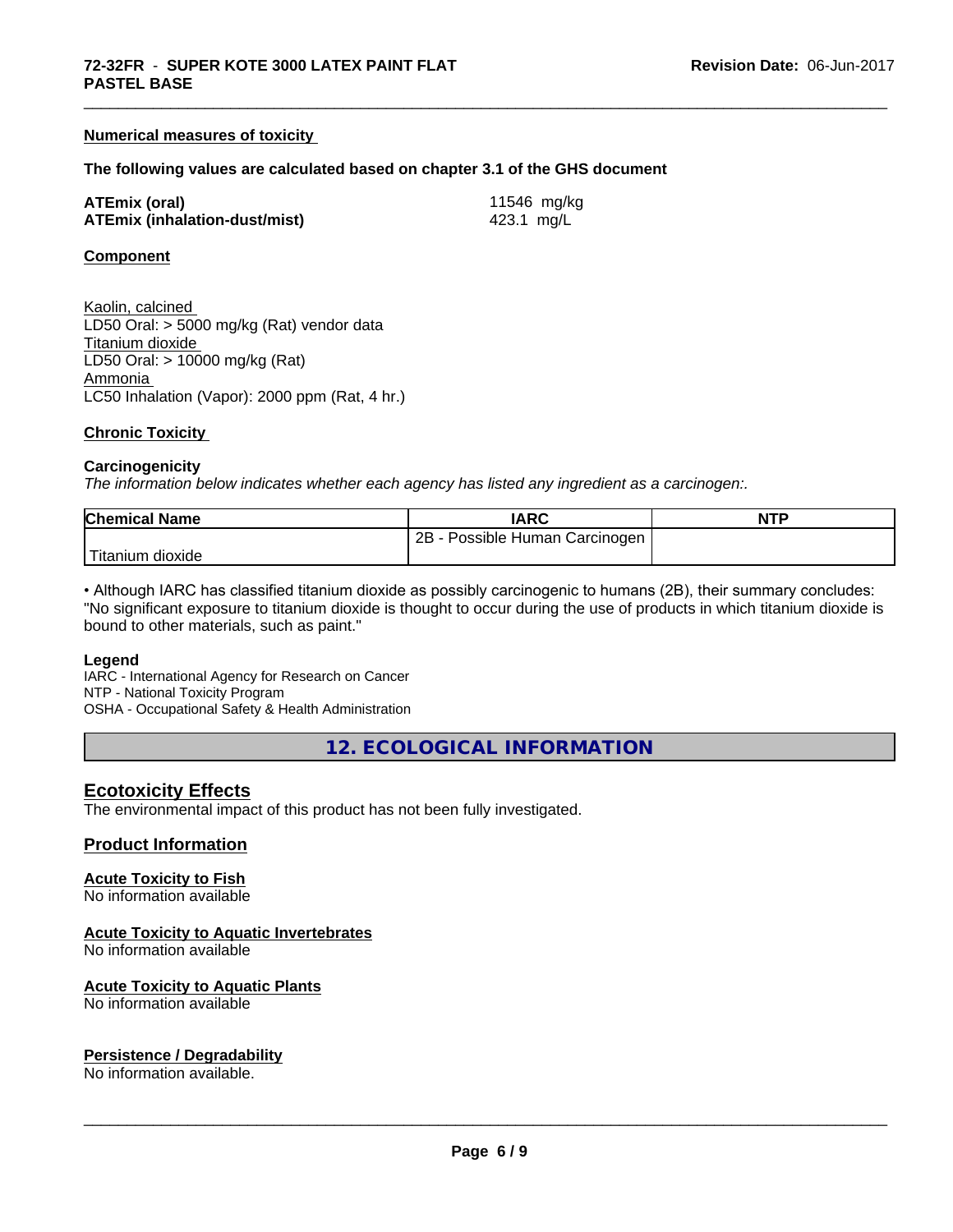#### **Bioaccumulation / Accumulation**

No information available.

#### **Mobility in Environmental Media**

No information available.

#### **Ozone**

No information available

## **Component**

## **Acute Toxicity to Fish**

Titanium dioxide  $LC50:$  > 1000 mg/L (Fathead Minnow - 96 hr.)

#### **Acute Toxicity to Aquatic Invertebrates**

No information available

#### **Acute Toxicity to Aquatic Plants**

No information available

# **13. DISPOSAL CONSIDERATIONS**

**Waste Disposal Method** Dispose of in accordance with federal, state, provincial, and local regulations. Local requirements may vary, consult your sanitation department or state-designated environmental protection agency for more disposal options.

**14. TRANSPORT INFORMATION**

**TDG** Not regulated

\_\_\_\_\_\_\_\_\_\_\_\_\_\_\_\_\_\_\_\_\_\_\_\_\_\_\_\_\_\_\_\_\_\_\_\_\_\_\_\_\_\_\_\_\_\_\_\_\_\_\_\_\_\_\_\_\_\_\_\_\_\_\_\_\_\_\_\_\_\_\_\_\_\_\_\_\_\_\_\_\_\_\_\_\_\_\_\_\_\_\_\_\_

**ICAO / IATA** Not regulated

**IMDG / IMO** Not regulated

listed or exempt. listed or exempt.

 $\overline{\phantom{a}}$  ,  $\overline{\phantom{a}}$  ,  $\overline{\phantom{a}}$  ,  $\overline{\phantom{a}}$  ,  $\overline{\phantom{a}}$  ,  $\overline{\phantom{a}}$  ,  $\overline{\phantom{a}}$  ,  $\overline{\phantom{a}}$  ,  $\overline{\phantom{a}}$  ,  $\overline{\phantom{a}}$  ,  $\overline{\phantom{a}}$  ,  $\overline{\phantom{a}}$  ,  $\overline{\phantom{a}}$  ,  $\overline{\phantom{a}}$  ,  $\overline{\phantom{a}}$  ,  $\overline{\phantom{a}}$ 

**15. REGULATORY INFORMATION**

# **International Inventories**

| <b>TSCA: United States</b> | Yes - All components are |
|----------------------------|--------------------------|
| <b>DSL: Canada</b>         | Yes - All components are |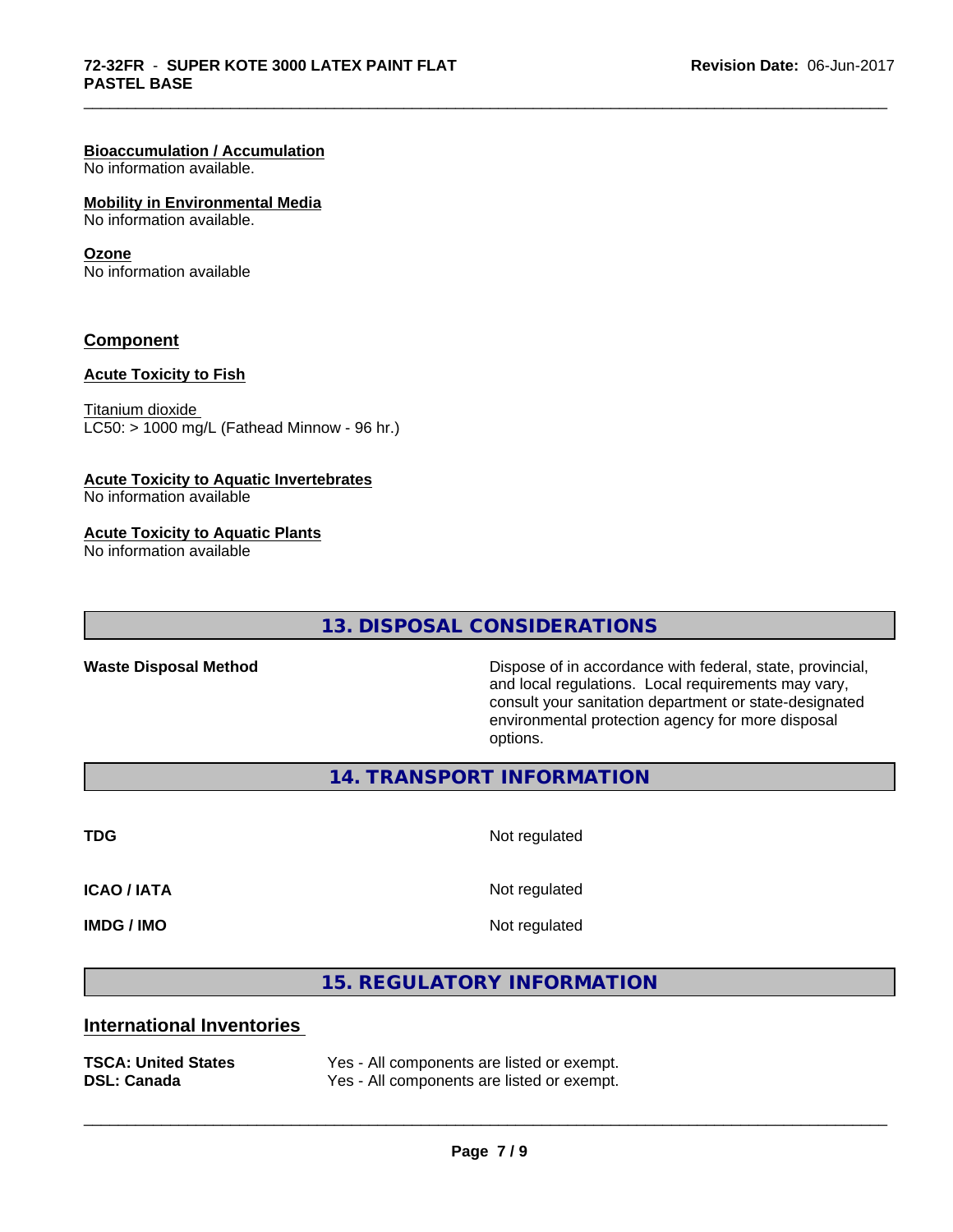# **National Pollutant Release Inventory (NPRI)**

#### **NPRI Parts 1- 4**

This product contains the following Parts 1-4 NPRI chemicals:

| <b>Chemical Name</b> | <b>CAS-No</b> | Weight % (max) | <b>NPRI Parts 1-4</b> |
|----------------------|---------------|----------------|-----------------------|
| Ammonia              | 7664-41-7     | 0.25%<br>υ.    | ∟isted                |

\_\_\_\_\_\_\_\_\_\_\_\_\_\_\_\_\_\_\_\_\_\_\_\_\_\_\_\_\_\_\_\_\_\_\_\_\_\_\_\_\_\_\_\_\_\_\_\_\_\_\_\_\_\_\_\_\_\_\_\_\_\_\_\_\_\_\_\_\_\_\_\_\_\_\_\_\_\_\_\_\_\_\_\_\_\_\_\_\_\_\_\_\_

#### **NPRI Part 5**

This product contains the following NPRI Part 5 Chemicals:

*None*

#### **WHMIS Regulatory Status**

This product has been classified in accordance with the hazard criteria of the Hazardous Products Regulations (HPR) and the SDS contains all the information required by the HPR.

| <b>16. OTHER INFORMATION</b> |                                                    |                                                                            |                      |                                                                                                                                               |
|------------------------------|----------------------------------------------------|----------------------------------------------------------------------------|----------------------|-----------------------------------------------------------------------------------------------------------------------------------------------|
| HMIS -                       | Health: 1                                          | <b>Flammability: 0</b>                                                     | <b>Reactivity: 0</b> | $PPE: -$                                                                                                                                      |
| <b>HMIS Legend</b>           |                                                    |                                                                            |                      |                                                                                                                                               |
| 0 - Minimal Hazard           |                                                    |                                                                            |                      |                                                                                                                                               |
| 1 - Slight Hazard            |                                                    |                                                                            |                      |                                                                                                                                               |
| 2 - Moderate Hazard          |                                                    |                                                                            |                      |                                                                                                                                               |
| 3 - Serious Hazard           |                                                    |                                                                            |                      |                                                                                                                                               |
| 4 - Severe Hazard            |                                                    |                                                                            |                      |                                                                                                                                               |
| * - Chronic Hazard           |                                                    |                                                                            |                      |                                                                                                                                               |
|                              |                                                    | X - Consult your supervisor or S.O.P. for "Special" handling instructions. |                      |                                                                                                                                               |
|                              | present under the actual normal conditions of use. |                                                                            |                      | Note: The PPE rating has intentionally been left blank. Choose appropriate PPE that will protect employees from the hazards the material will |

*Caution: HMISÒ ratings are based on a 0-4 rating scale, with 0 representing minimal hazards or risks, and 4 representing significant hazards or risks. Although HMISÒ ratings are not required on MSDSs under 29 CFR 1910.1200, the preparer, has chosen to provide them. HMISÒ ratings are to be used only in conjunction with a fully implemented HMISÒ program by workers who have received appropriate HMISÒ training. HMISÒ is a registered trade and service mark of the NPCA. HMISÒ materials may be purchased exclusively from J. J. Keller (800) 327-6868.*

**WARNING!** If you scrape, sand, or remove old paint, you may release lead dust. LEAD IS TOXIC. EXPOSURE TO LEAD DUST CAN CAUSE SERIOUS ILLNESS, SUCH AS BRAIN DAMAGE, ESPECIALLY IN CHILDREN. PREGNANT WOMEN SHOULD ALSO AVOID EXPOSURE.Wear a NIOSH approved respirator to control lead exposure. Clean up carefully with a HEPA vacuum and a wet mop. Before you start, find out how to protect yourself and your family by logging onto Health Canada @

http://www.hc-sc.gc.ca/ewh-semt/contaminants/lead-plomb/asked\_questions-questions\_posees-eng.php.

**Prepared By** Product Stewardship Department Benjamin Moore & Co. 101 Paragon Drive Montvale, NJ 07645 855-724-6802